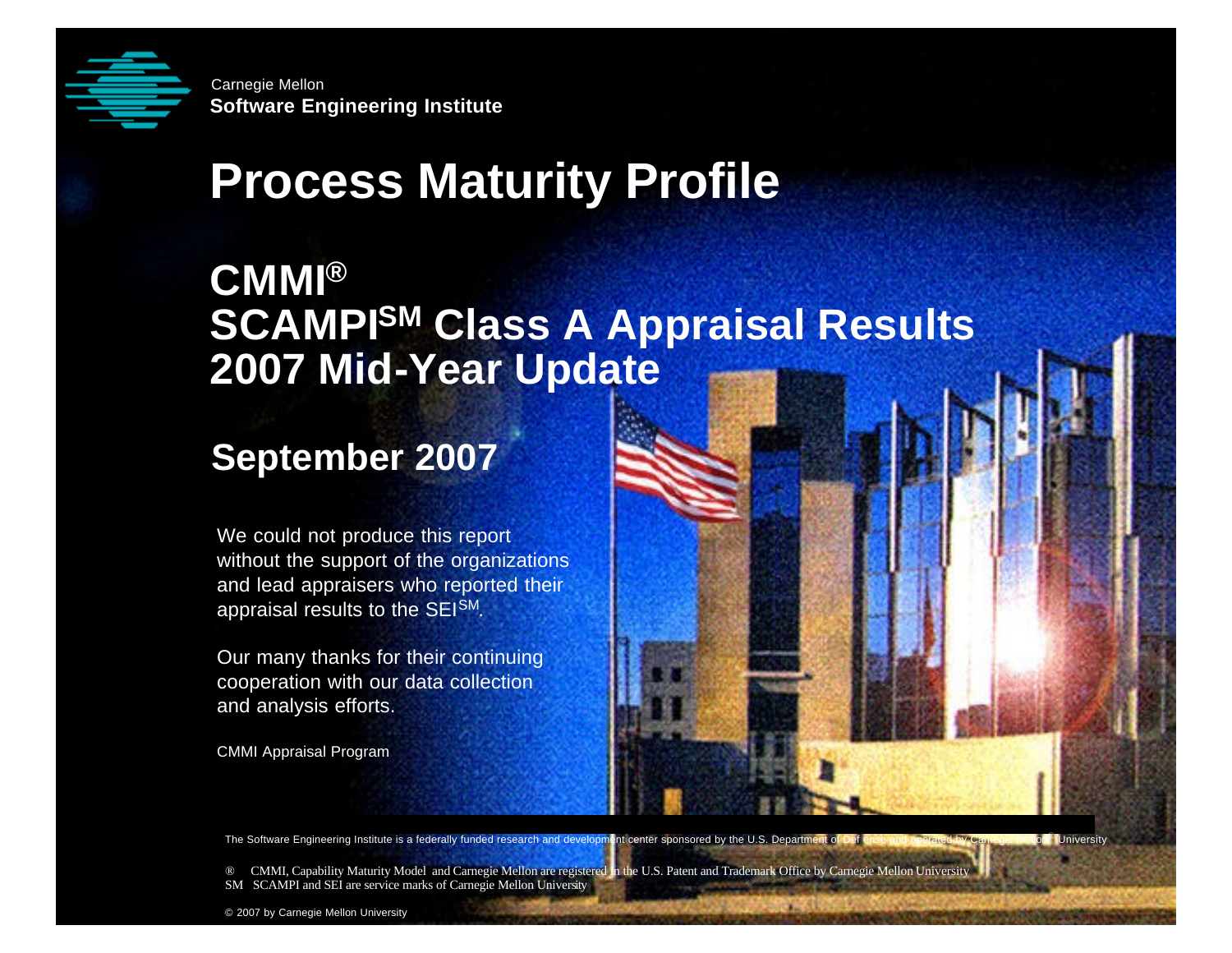



### **Outline**

**Introduction**

**Current Status**

**Summary**

**Terms used in this Briefing**

#### **How to Report your Appraisal Results to the SEI**

This briefing is based solely on the appraisals reported to the SEI. It cannot be used as a source for an exact indicator of all organizations in the world using CMMI models or appraisal methods nor can it be used for certification or verification purposes**.**

The SEI does not certify appraisal results or organizations. The SEI licenses SEI Partners, authorizes lead appraisers, team leaders and certified high maturity lead appraisers to conduct appraisals. Neither the SEI nor any other organization is a "certifying authority" of the results from a SCAMPI appraisal. Therefore requests to the SEI to provide information to be used for this purpose can not be fulfilled. Information provided by the SEI, such as this briefing, is to demonstrate reported results of the use of CMMI products and services only.

Organizations performing source selection or verification should consider performing an evaluation appraisal. For more information on appraisal methods and for a directory of authorized lead appraisers who can perform them, visit: **http://www.sei.cmu.edu/appraisal-program/**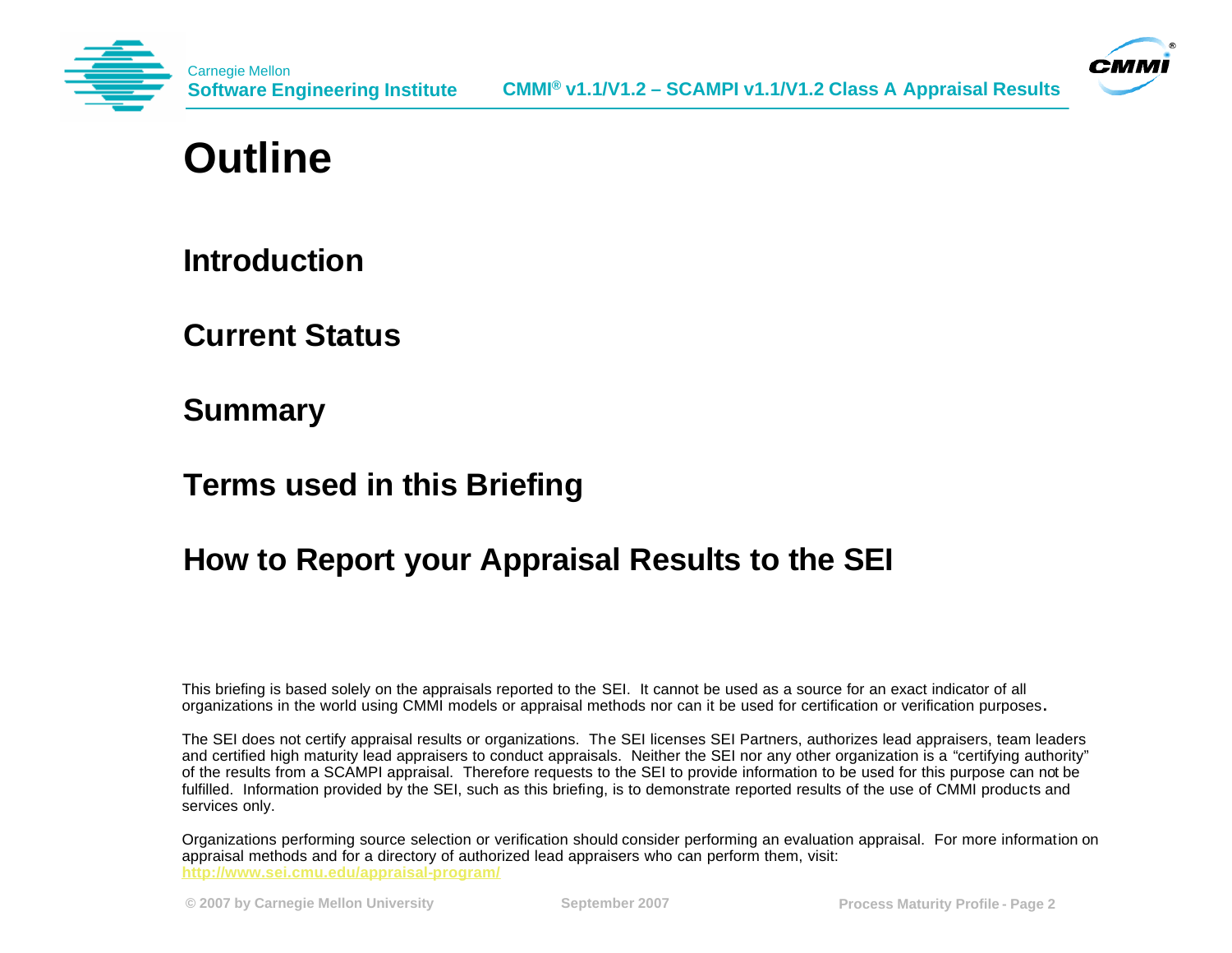



#### **Introduction: Purpose**

**Characterize the adoption of CMMI® ®**

**Describe results from Standard CMMI Appraisal Method for Process Improvement (SCAMPISM) v1.1/v1.2 Class A appraisals using Capability Maturity Model® Integration (CMMI) v1.1 /v1.2 \***

**Encourage continued reporting of results**

**\*** Organizations previously appraised against CMMI v1.0 and which have not reappraised against v 1.1 are not included in this report

Please visit: http://www.sei.cmu.edu/appraisal-program/profile/index.html for additional information or questions you may have about this briefing before contacting the SEI directly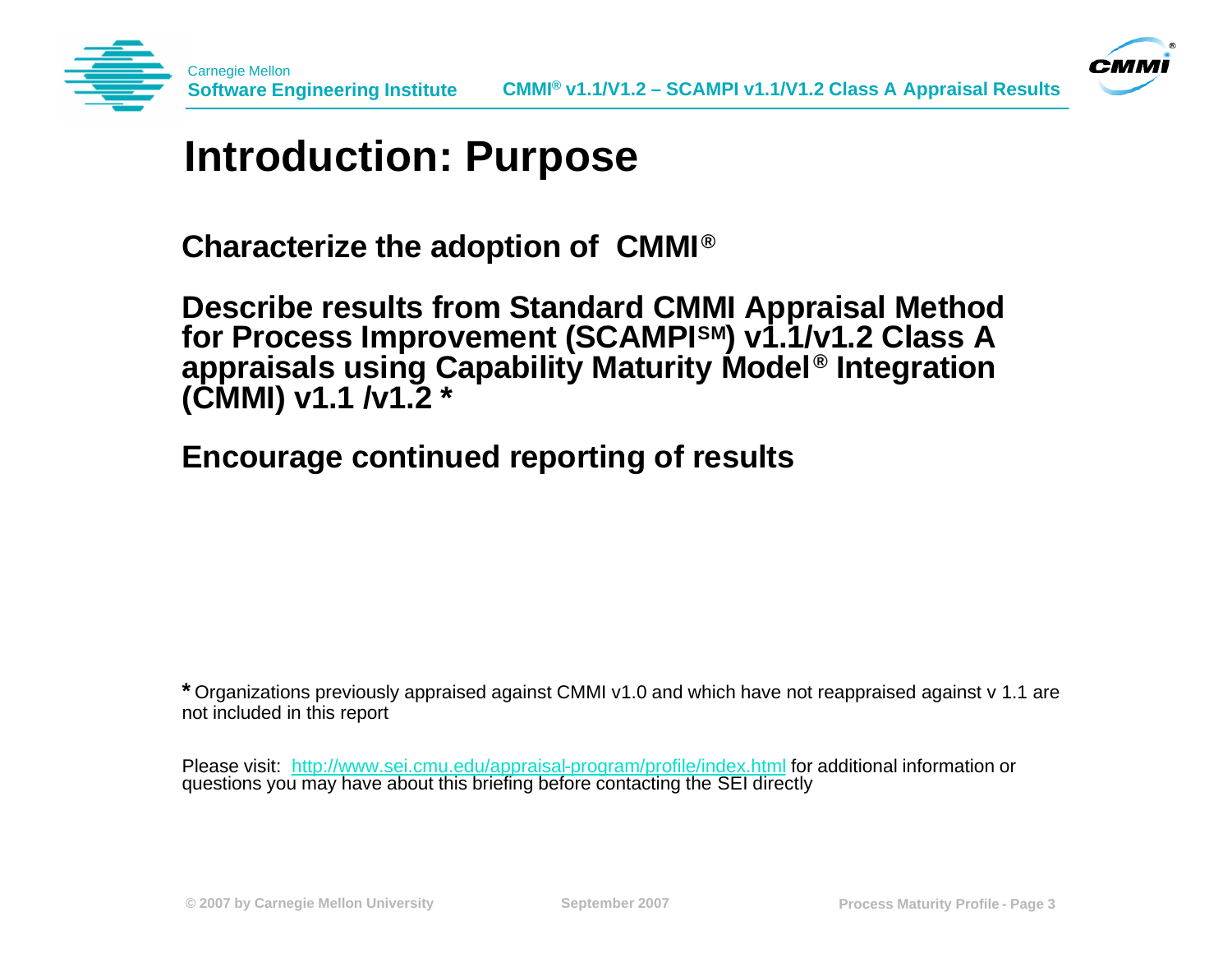



### **Current Status**

**SCAMPI v1.1/v1.2 Class A appraisals conducted from the**  SCAMPI V 1.1 April 2002 release through June 2007 and **reported to the SEI by July 2007**

- **2,464 appraisals**
- **organizations 2,140**
- **participating companies 1,417**
- **reappraised organizations 273**
- **projects 10,338**
- **67.1% Non-USA organizations**

**Please refer to: Terms Used in this Report on page 20**

Additional charts providing different views and break down of this information will be added to this briefing as more appraisal data is reported to the SEI over time.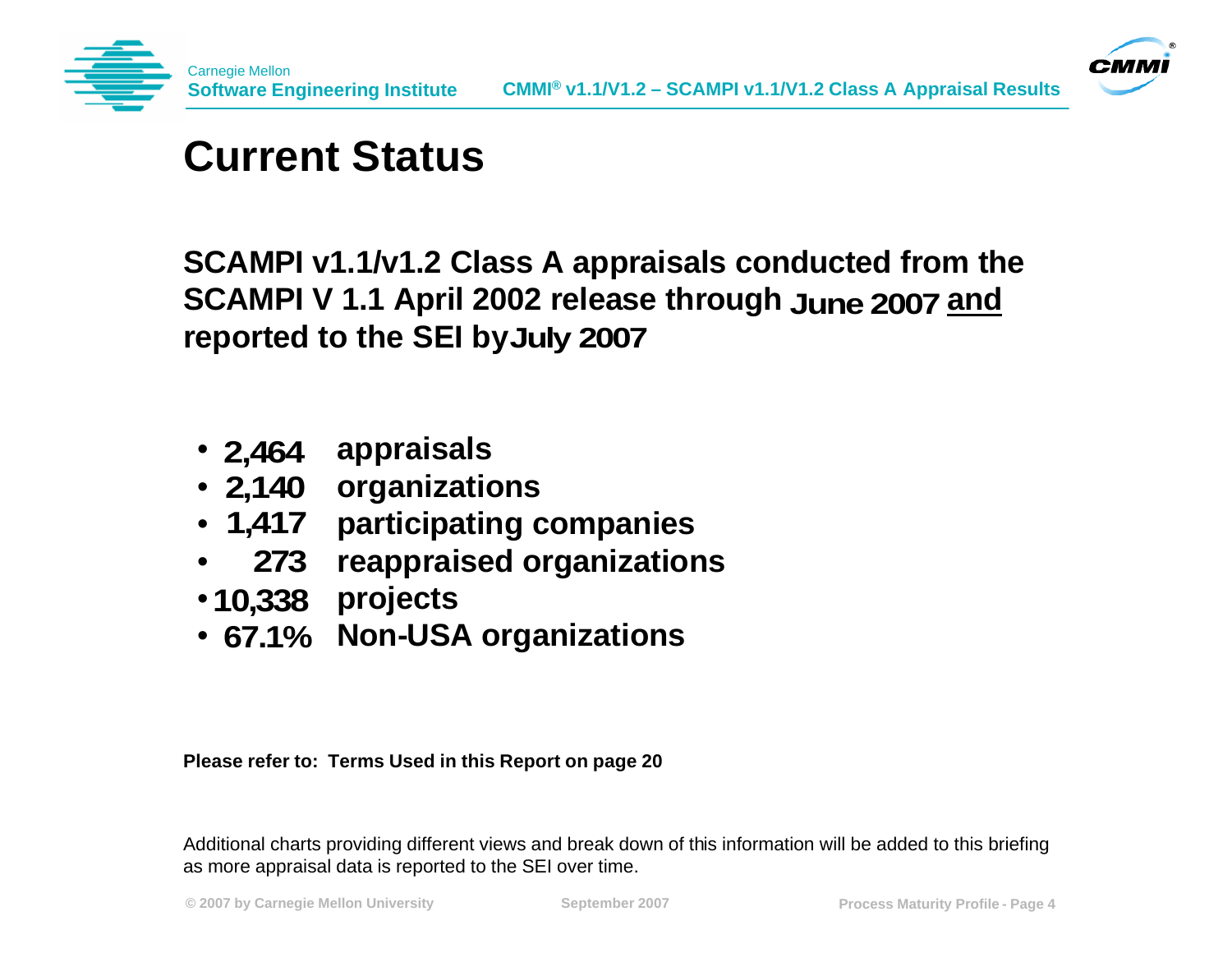



# **Process Maturity Profile by All Reporting Organizations**



#### Based on most recent appraisal of **2140** organizations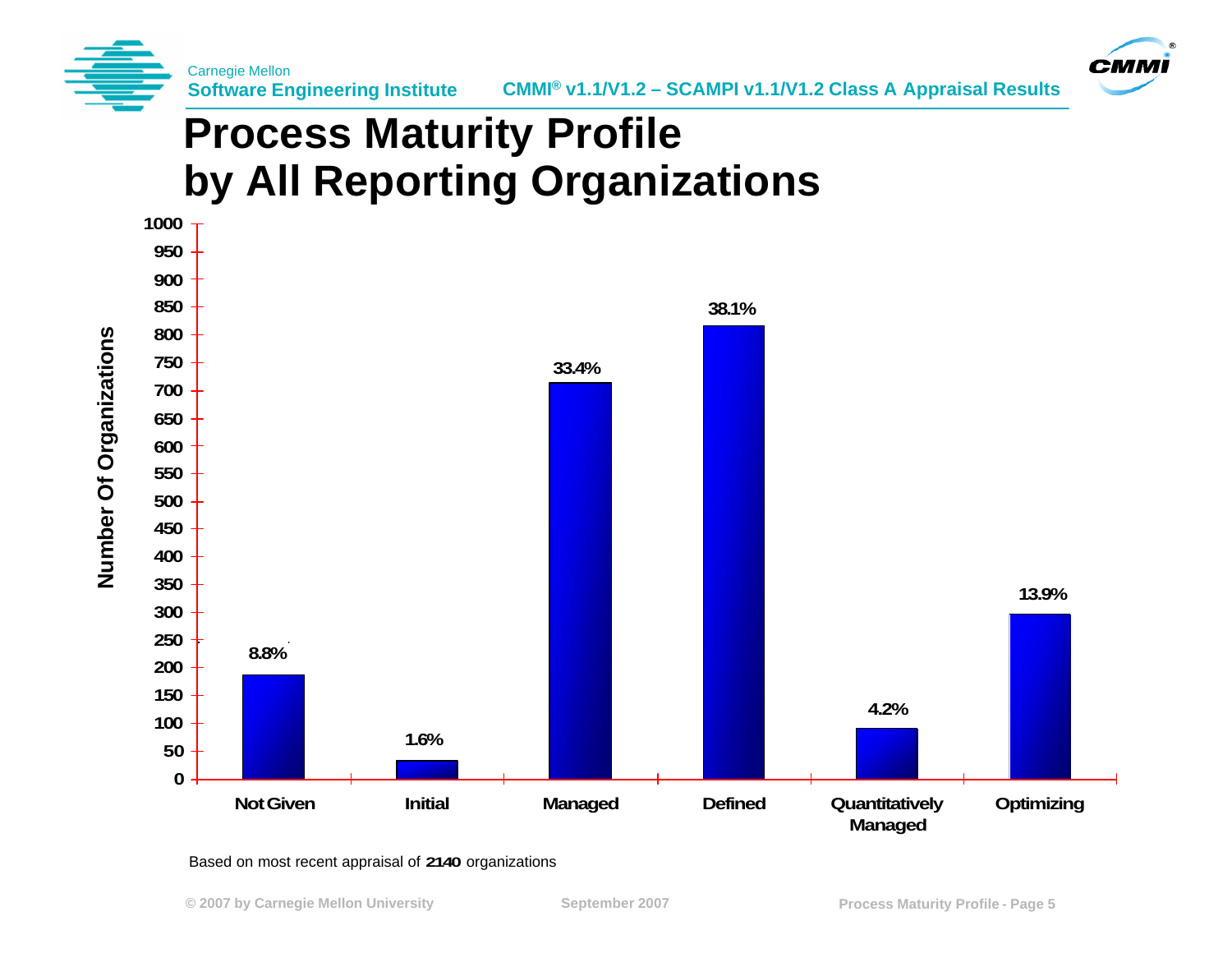



# **Process Maturity Profile (V1.2) by All Reporting Organizations**



#### Based on most recent appraisal of 100 organizations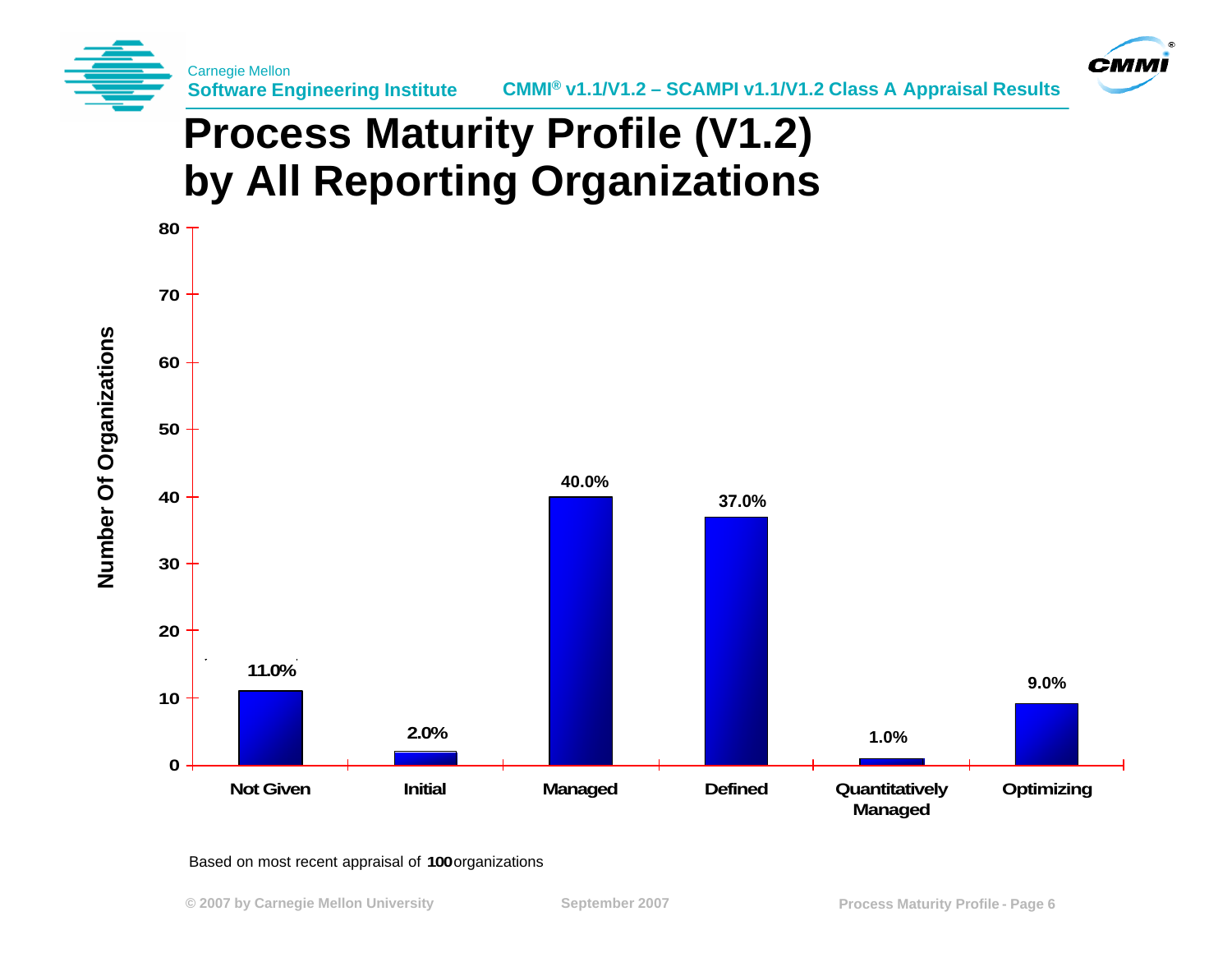



# **Reporting Organization Categories**



Based on 2131 organizations reporting an organization category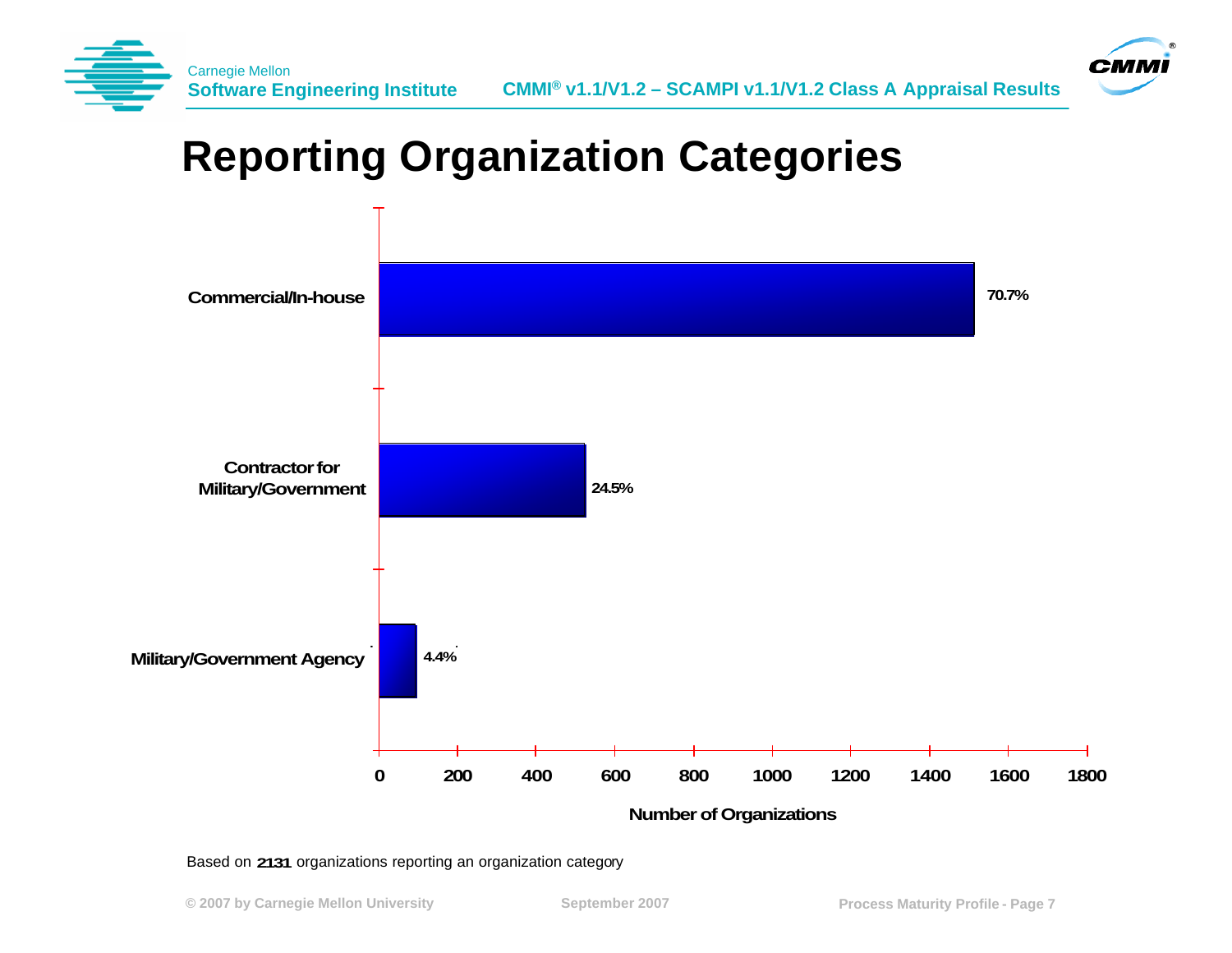



#### **Process Maturity Profile by Reporting Organization Categories**



Based on most recent appraisal of 2131 organizations reporting an organization category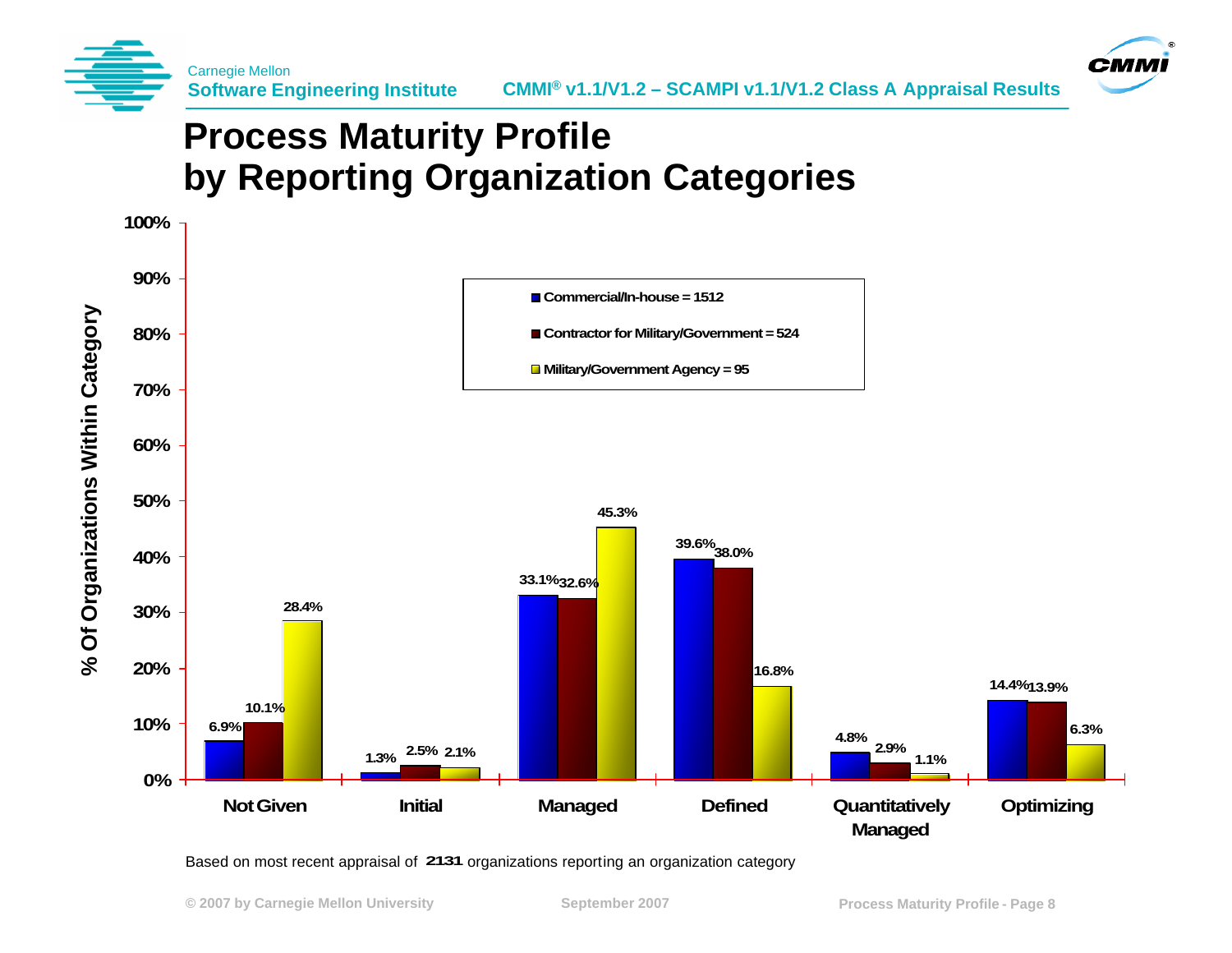



# **Organization Type**

Based on Primary Standard Industrial Classification (SIC) Code



Based on 1190 organizations reporting SIC code. For more information visit: http://www.osha.gov/oshstats/sicser.html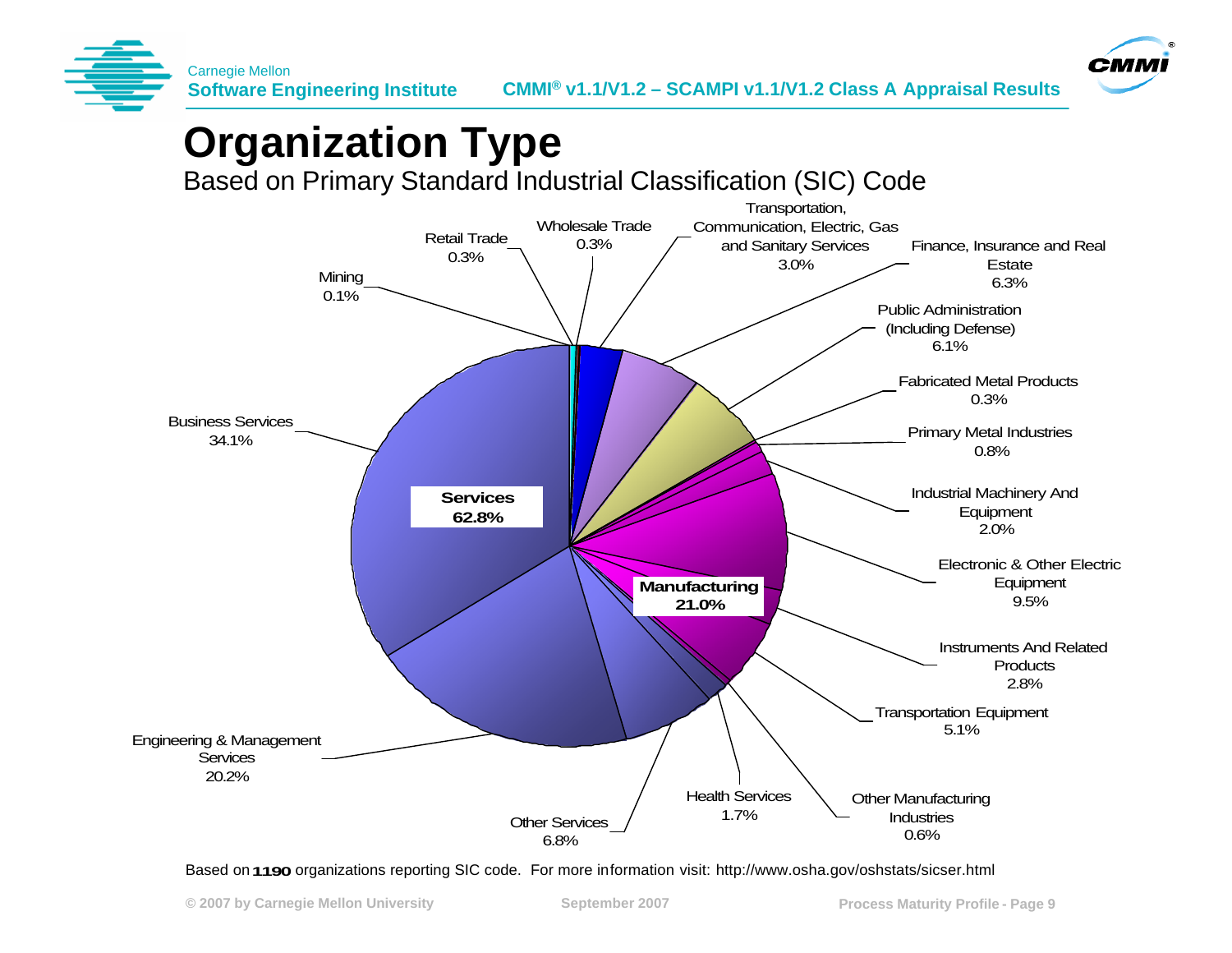



### **Organization Size**

Based on the total number of employees within the area of the organization that was appraised



Based on 2106 organizations reporting size data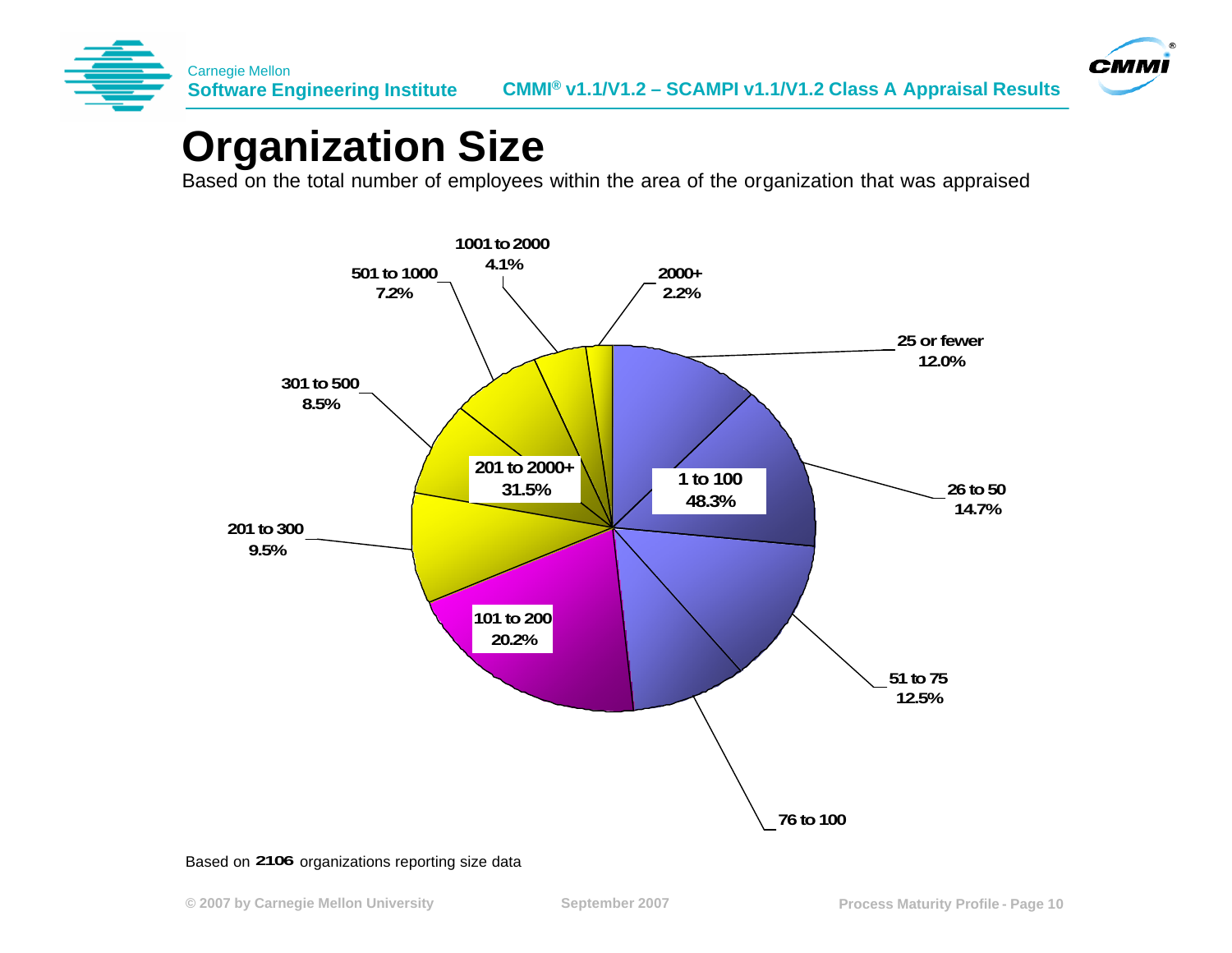



# **Maturity Profile by Organization Size**

Based on the total number of employees within the area of the organization that was appraised



Based on **2106** organizations reporting size data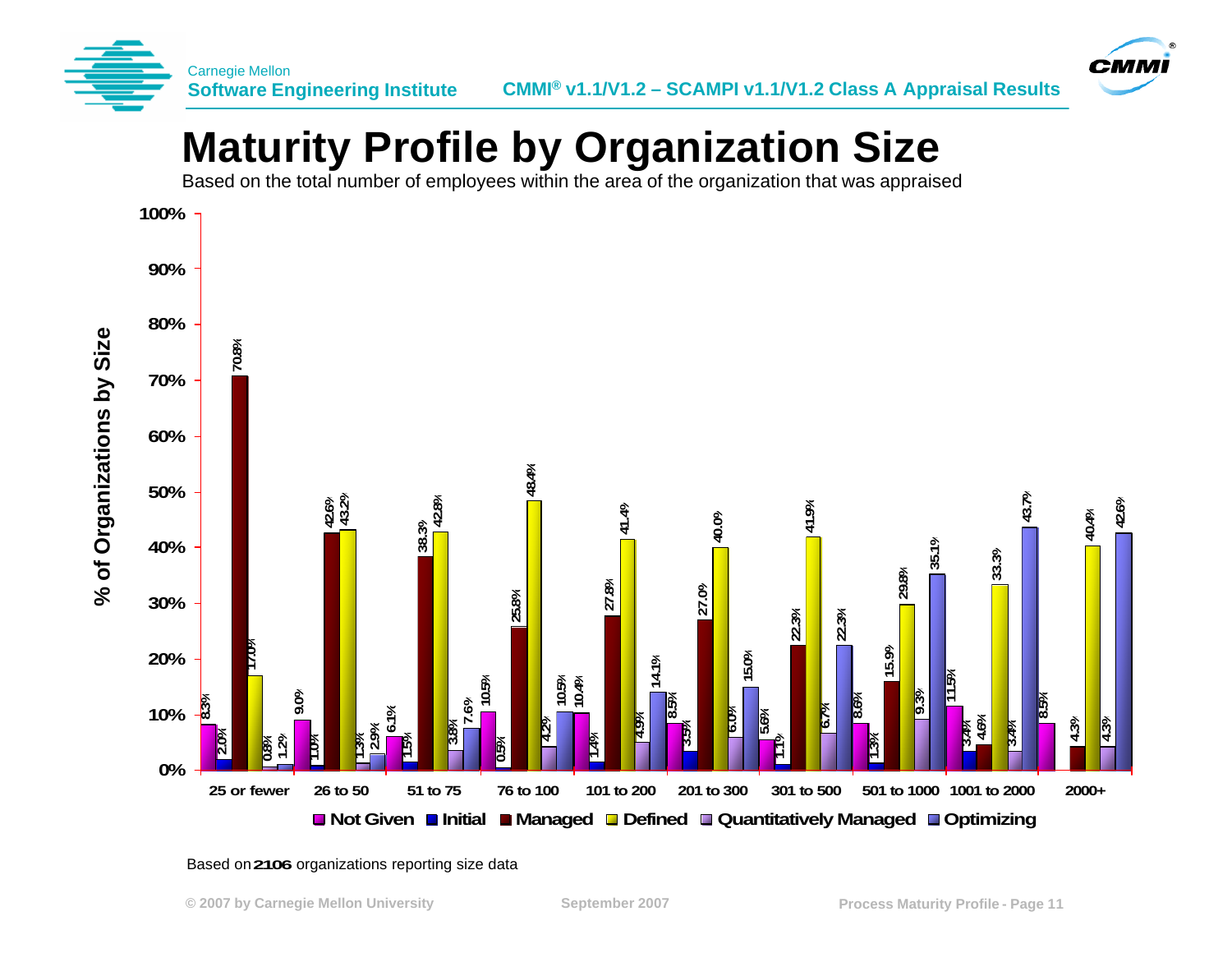



### **Disciplines Selected for Appraisals (V1.1)**



Based on **2,364** appraisals reporting discipline data

For more information about Allowable Models & Combinations, visit: http://www.sei.cmu.edu/cmmi/background/aspec.html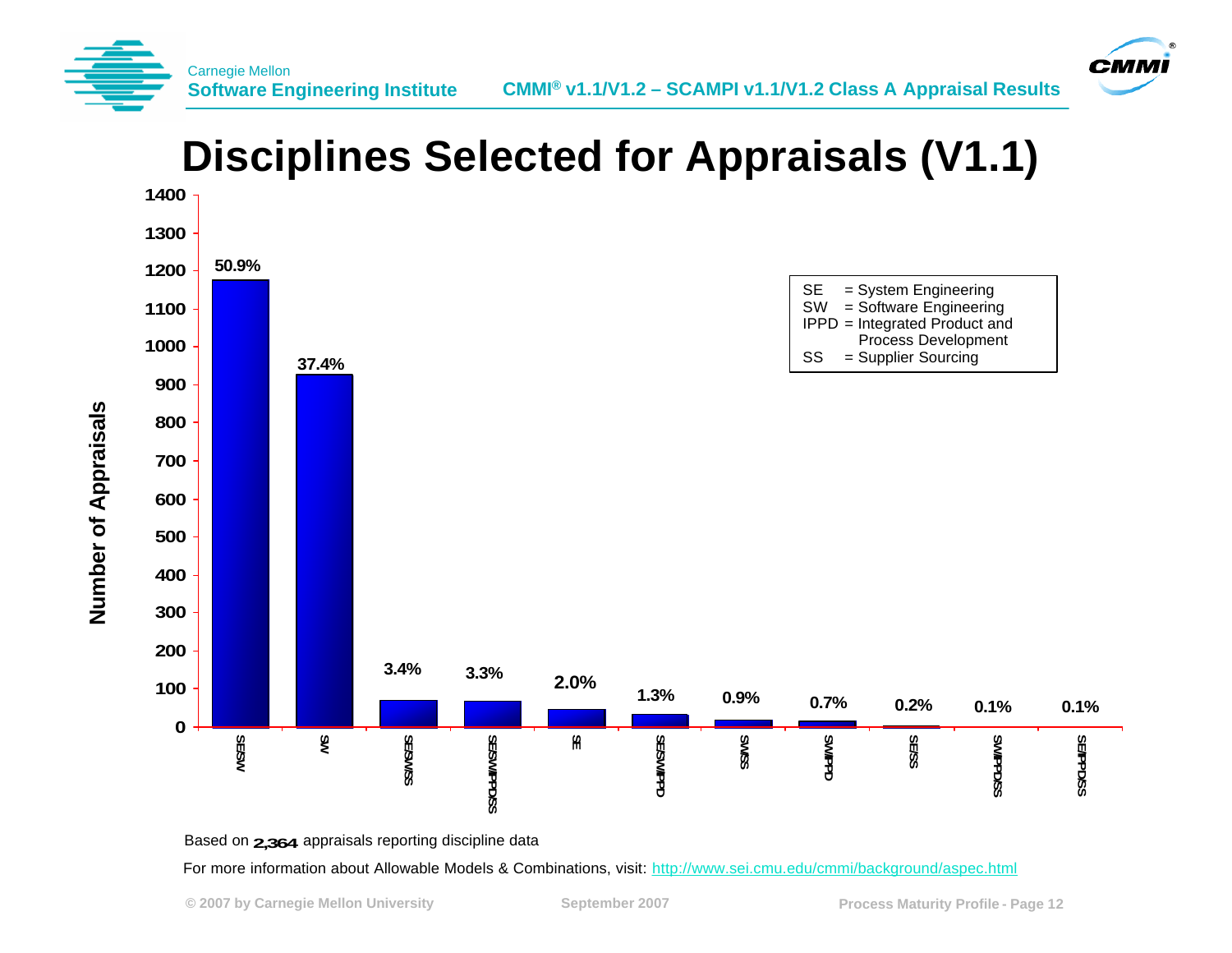



### **Countries where Appraisals have been Performed and Reported to the SEI**



| Argentina Australia |                    | <b>Austria</b>              | <b>Bahrain</b>            | <b>Belarus</b>      | <b>Belgium</b>                                    | <b>Brazil</b>    | <b>Bulgaria</b>           |
|---------------------|--------------------|-----------------------------|---------------------------|---------------------|---------------------------------------------------|------------------|---------------------------|
| Canada              | <b>Chile</b>       | China                       | Colombia                  | <b>Costa Rica</b>   | <b>Czech Republic</b>                             | <b>Denmark</b>   | <b>Dominican Republic</b> |
| <b>Egypt</b>        | <b>Finland</b>     | <b>France</b>               | Germany                   | <b>Hong Kong</b>    | <b>India</b>                                      | <b>Indonesia</b> | <b>Ireland</b>            |
| <b>Israel</b>       | <b>Italy</b>       | Japan                       | Korea, Republic Of Latvia |                     | <b>Malaysia</b>                                   | <b>Mauritius</b> | <b>Mexico</b>             |
| <b>Morocco</b>      | <b>Netherlands</b> | <b>New Zealand Pakistan</b> |                           | Peru                | <b>Philippines</b>                                | <b>Poland</b>    | Portugal                  |
| Romania             | <b>Russia</b>      | <b>Singapore</b>            | Slovakia                  | <b>South Africa</b> | <b>Spain</b>                                      | <b>Sweden</b>    | <b>Switzerland</b>        |
| <b>Taiwan</b>       | <b>Thailand</b>    | <b>Turkey</b>               | <b>United Kingdom</b>     | <b>Ukraine</b>      | <b>United Arab Emirates United States Uruguay</b> |                  |                           |

#### **Viet Nam**

Red country name: New additions with this reporting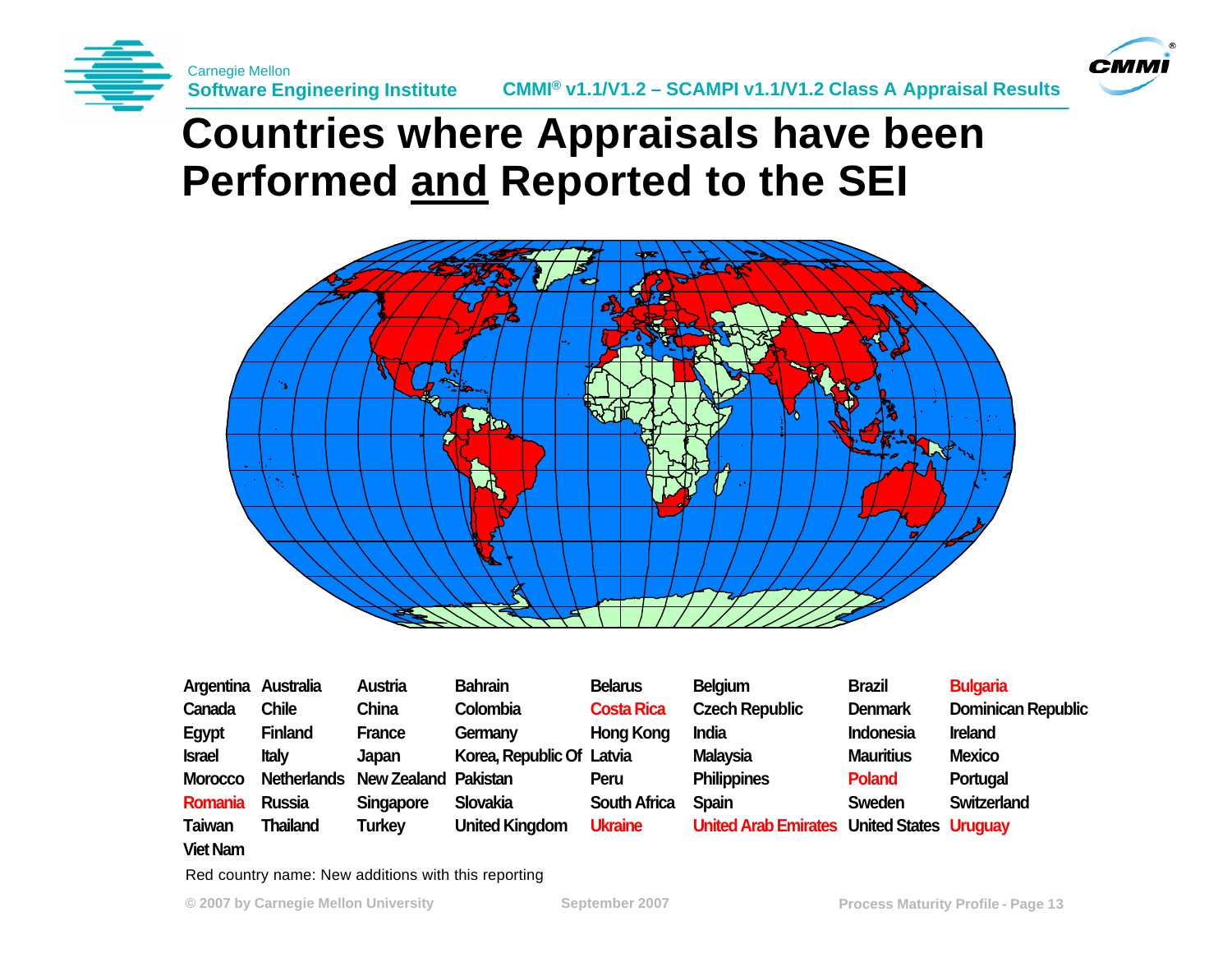



# **USA and Non-USA Reporting Organization Categories**



Based on 704 USA organizations and 1427 Non-USA organizations reporting an organization category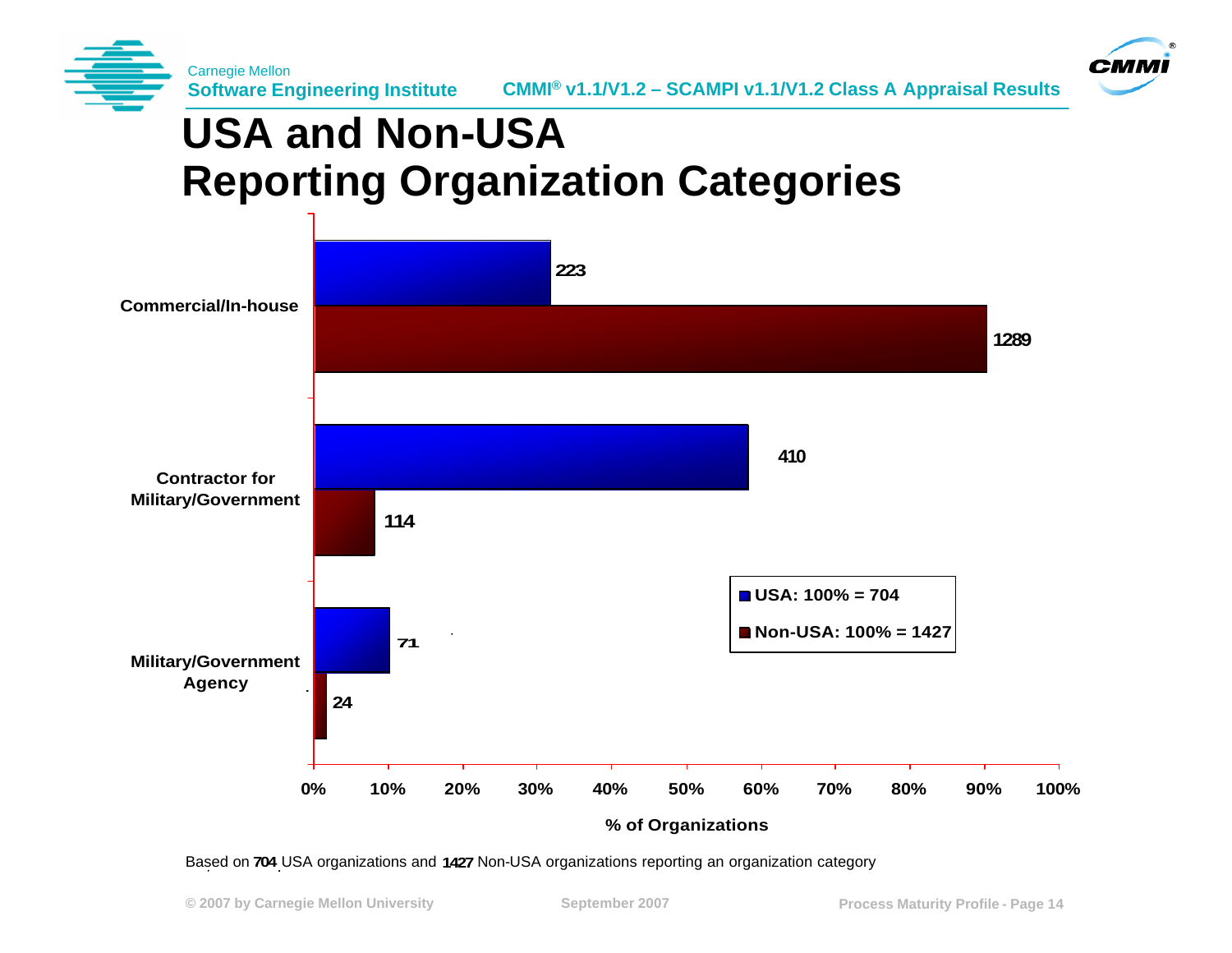



#### **Maturity Profile by All Reporting USA and Non-USA Organizations**



#### Based on 704 USA organizations and 1436 Non-USA organizations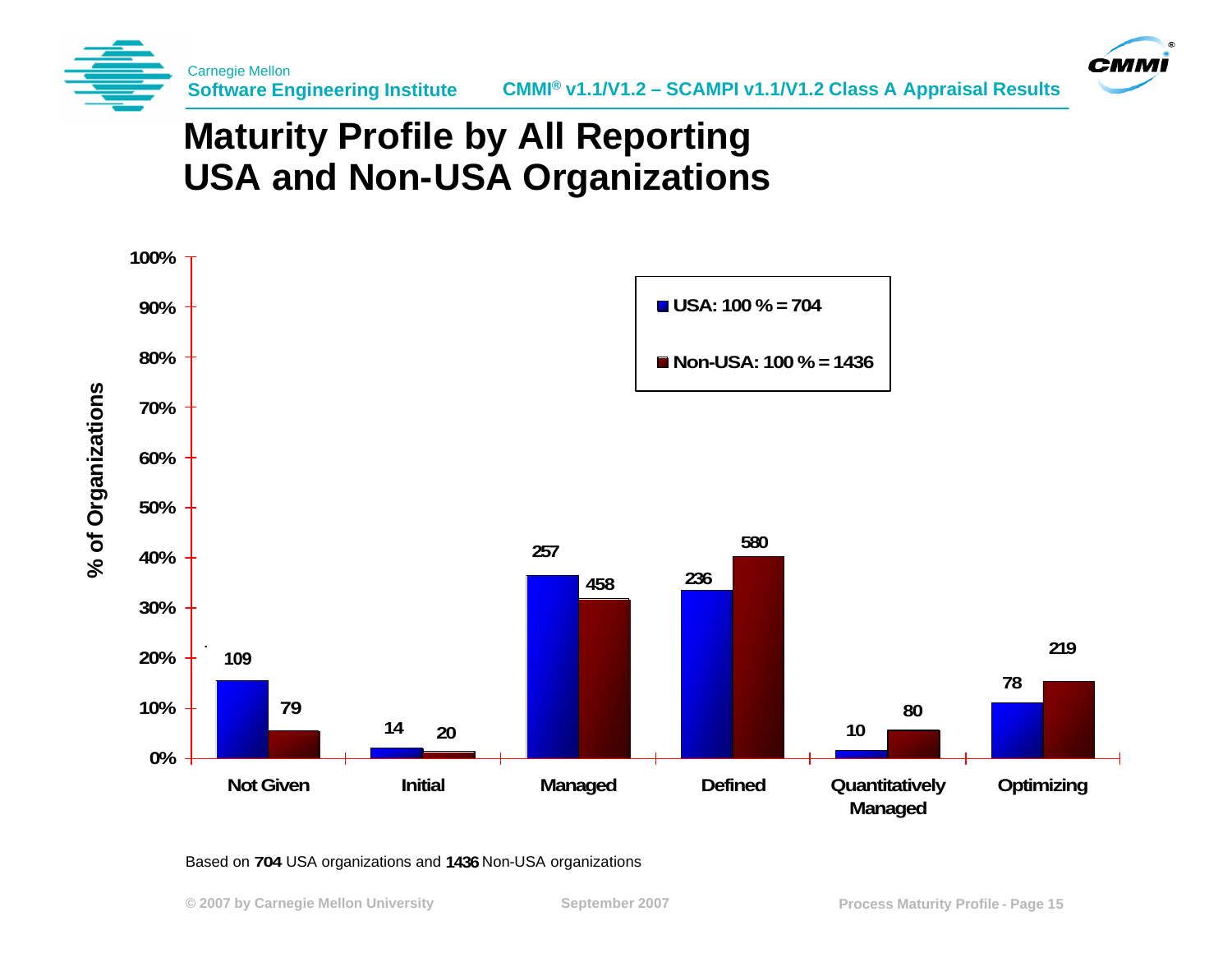



#### **Number of Appraisals and Maturity Levels Reported to the SEI by Country**

|                                |                   | <b>Maturity</b> | <b>Maturity</b>    | <b>Maturity</b> | <b>Maturity</b> | <b>Maturity</b>         |                              |                   | <b>Maturity</b> | <b>Maturity</b> | <b>Maturity</b> | <b>Maturity</b> | <b>Maturity</b> |
|--------------------------------|-------------------|-----------------|--------------------|-----------------|-----------------|-------------------------|------------------------------|-------------------|-----------------|-----------------|-----------------|-----------------|-----------------|
|                                | <b>Number of</b>  | Level 1         | Level <sub>2</sub> | Level 3         | Level 4         | Level 5                 |                              | <b>Number of</b>  | Level 1         | Level 2         | Level 3         | Level 4         | Level 5         |
| <b>Country</b>                 | <b>Appraisals</b> | <b>Reported</b> | <b>Reported</b>    | <b>Reported</b> | <b>Reported</b> | <b>Reported Country</b> |                              | <b>Appraisals</b> | <b>Reported</b> | <b>Reported</b> | <b>Reported</b> | <b>Reported</b> | <b>Reported</b> |
| Argentina                      | 26                | N <sub>o</sub>  | Yes                | Yes             | <b>Yes</b>      | <b>Yes</b>              | <b>Malaysia</b>              | 29                | N <sub>o</sub>  | Yes             | Yes             | N <sub>o</sub>  | Yes             |
| <b>Australia</b>               | 26                | Yes             | Yes                | Yes             | <b>Yes</b>      | Yes                     | <b>Mauritius</b>             | 10 or fewer       |                 |                 |                 |                 |                 |
| <b>Austria</b>                 | 10 or fewer       |                 |                    |                 |                 |                         | <b>Mexico</b>                | 29                | Yes             | Yes             | Yes             | Yes             | Yes             |
| <b>Bahrain</b>                 | 10 or fewer       |                 |                    |                 |                 |                         | Morocco                      | 10 or fewer       |                 |                 |                 |                 |                 |
| <b>Belarus</b>                 | 10 or fewer       |                 |                    |                 |                 |                         | <b>Netherlands</b>           | 10 or fewer       |                 |                 |                 |                 |                 |
| Belgium                        | 10 or fewer       |                 |                    |                 |                 |                         | <b>New Zealand</b>           | 10 or fewer       |                 |                 |                 |                 |                 |
| <b>Brazil</b>                  | 58                | N <sub>o</sub>  | Yes                | Yes             | Yes             | Yes                     | Pakistan                     | 10 or fewer       |                 |                 |                 |                 |                 |
| <b>Bulgaria</b>                | 10 or fewer       |                 |                    |                 |                 |                         | Peru                         | 10 or fewer       |                 |                 |                 |                 |                 |
| Canada                         | 38                | N <sub>o</sub>  | <b>Yes</b>         | Yes             | <b>Yes</b>      | <b>Yes</b>              | <b>Philippines</b>           | 17                | N <sub>o</sub>  | Yes             | Yes             | <b>No</b>       | Yes             |
| Chile                          | 17                | N <sub>o</sub>  | Yes                | Yes             | N <sub>o</sub>  | <b>Yes</b>              | Poland                       | 10 or fewer       |                 |                 |                 |                 |                 |
| China                          | 321               | Yes             | Yes                | Yes             | Yes             | Yes                     | Portugal                     | 10 or fewer       |                 |                 |                 |                 |                 |
| Colombia                       | 16                | N <sub>o</sub>  | Yes                | Yes             | <b>Yes</b>      | Yes                     | Romania                      | 10 or fewer       |                 |                 |                 |                 |                 |
| Costa Rica                     | 10 or fewer       |                 |                    |                 |                 |                         | <b>Russia</b>                | 10 or fewer       |                 |                 |                 |                 |                 |
| <b>Czech Republic</b>          | 10 or fewer       |                 |                    |                 |                 |                         | Singapore                    | 10                |                 |                 |                 |                 |                 |
| <b>Denmark</b>                 | 10 or fewer       |                 |                    |                 |                 |                         | Slovakia                     | 10 or fewer       |                 |                 |                 |                 |                 |
| Dominican Republic 10 or fewer |                   |                 |                    |                 |                 |                         | <b>South Africa</b>          | 10 or fewer       |                 |                 |                 |                 |                 |
| <b>Egypt</b>                   | 25                | N <sub>o</sub>  | Yes                | Yes             | Yes             | Yes                     | Spain                        | 55                | N <sub>o</sub>  | Yes             | Yes             | Yes             | Yes             |
| Finland                        | 10 or fewer       |                 |                    |                 |                 |                         | Sweden                       | 10 or fewer       |                 |                 |                 |                 |                 |
| France                         | 94                | Yes             | Yes                | Yes             | Yes             | <b>Yes</b>              | Switzerland                  | 10 or fewer       |                 |                 |                 |                 |                 |
| Germany                        | 41                | Yes             | Yes                | Yes             | Yes             | Yes                     | <b>Taiwan</b>                | 71                | N <sub>o</sub>  | Yes             | Yes             | <b>No</b>       | Yes             |
| <b>Hong Kong</b>               | 10 <sup>1</sup>   |                 |                    |                 |                 |                         | <b>Thailand</b>              | 10 or fewer       |                 |                 |                 |                 |                 |
| India                          | 256               | N <sub>o</sub>  | <b>Yes</b>         | Yes             | <b>Yes</b>      | Yes                     | <b>Turkey</b>                | 10 or fewer       |                 |                 |                 |                 |                 |
| Indonesia                      | 10 or fewer       |                 |                    |                 |                 |                         | <b>Ukraine</b>               | 10 or fewer       |                 |                 |                 |                 |                 |
| Ireland                        | 10 or fewer       |                 |                    |                 |                 |                         | United Arab Emil 10 or fewer |                   |                 |                 |                 |                 |                 |
| <b>Israel</b>                  | $ 12\rangle$      | N <sub>o</sub>  | Yes                | Yes             | N <sub>o</sub>  | <b>Yes</b>              | United Kingdom 57            |                   | Yes             | Yes             | Yes             | Yes             | Yes             |
| Italy                          | 12                | N <sub>o</sub>  | Yes                | Yes             | <b>No</b>       | <b>No</b>               | <b>United States</b>         | 859               | Yes             | Yes             | Yes             | Yes             | Yes             |
| <b>Japan</b>                   | 197               | Yes             | Yes                | Yes             | Yes             | Yes                     | <b>Uruguay</b>               | 10 or fewer       |                 |                 |                 |                 |                 |
| Korea, Republic Of             | 87                | Yes             | Yes                | Yes             | Yes             | Yes                     | <b>Viet Nam</b>              | 10 or fewer       |                 |                 |                 |                 |                 |
| Latvia                         | 10 or fewer       |                 |                    |                 |                 |                         |                              |                   |                 |                 |                 |                 |                 |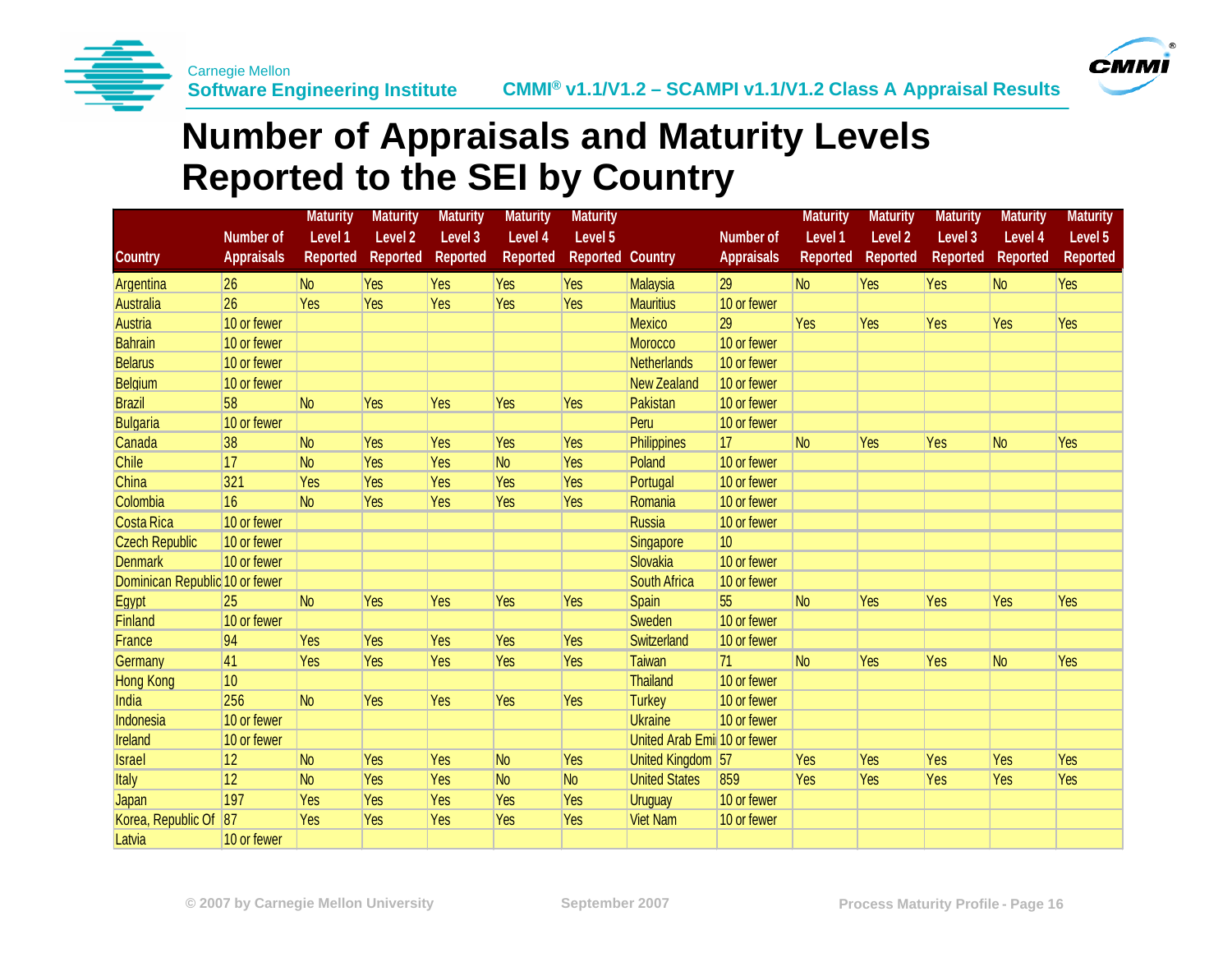



# **Process Area Profiles - 1 Organizations Appraised at Maturity Level 1**



Based on 59 appraisals reporting a maturity level 1 rating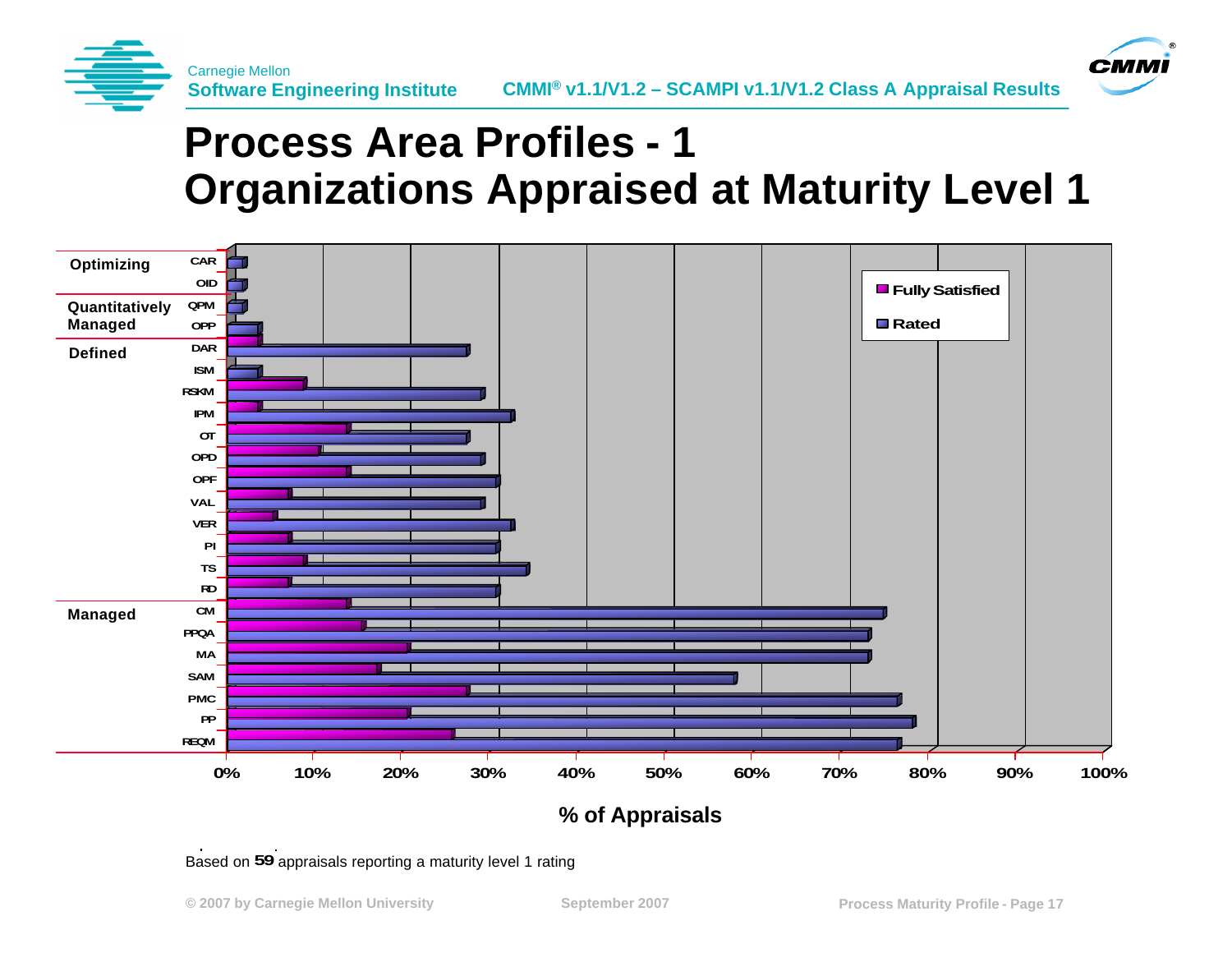



# **Process Area Profiles - 2 Organizations Appraised at Maturity Level 2**



#### Based on 822 appraisals reporting a maturity level 2 rating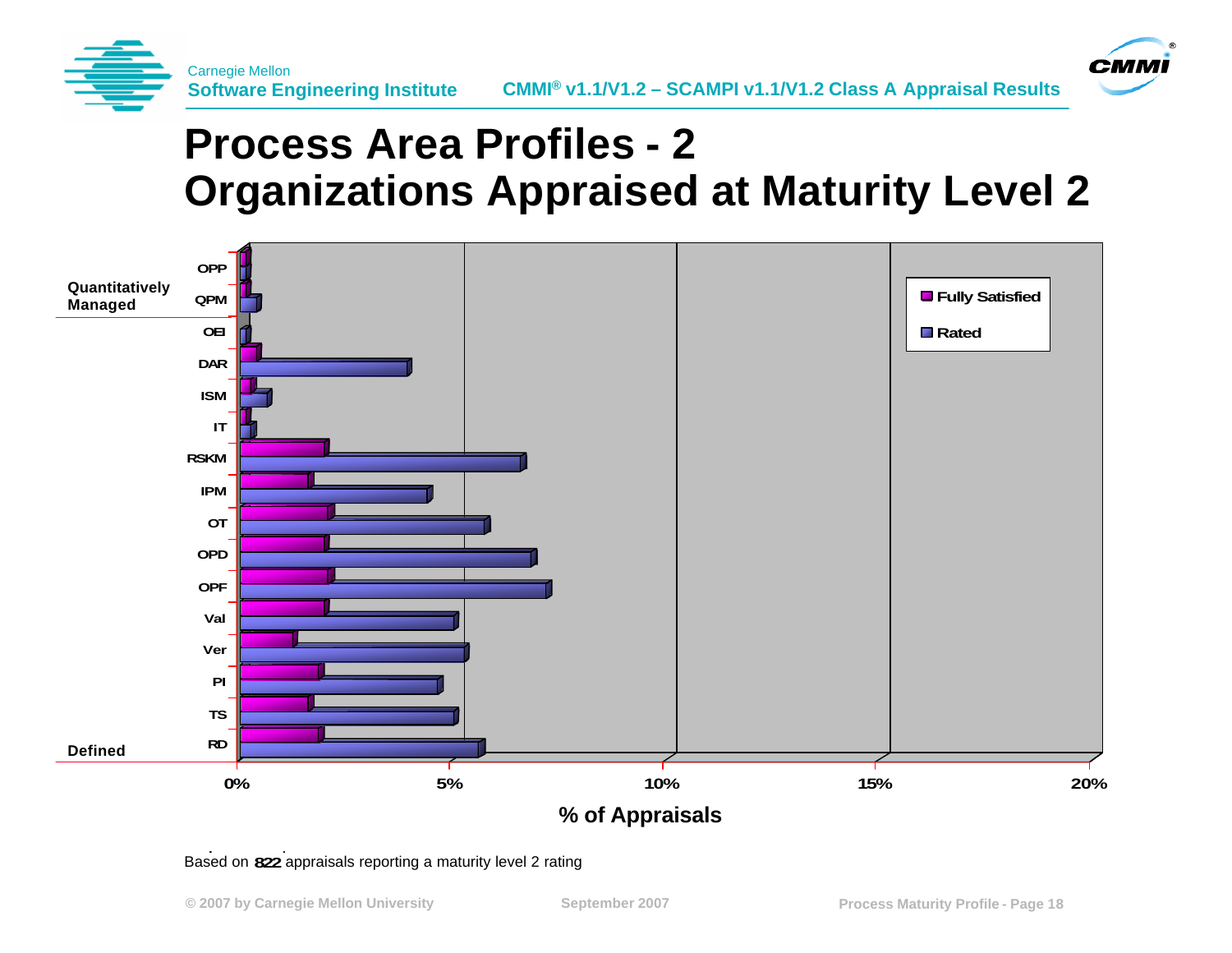



arnegie Mellon

**2464 appraisals have been reported to the SEI in 64 months**

**Organization Category Commercial/In-house reports most of the appraisals** 

**The highest percentage of Commercial/In-house reporting appraisals is from outside the USA** 

**The highest percentage of Military/Government Agency /reporting appraisals is from the USA** 

**Outside the USA: China, India, Spain, France and Malaysia reporting appraisals are increasing at a rapid rate** 

**Additional information and charts will be added to this briefing as more appraisals are reported and more data is available to support the breakdowns**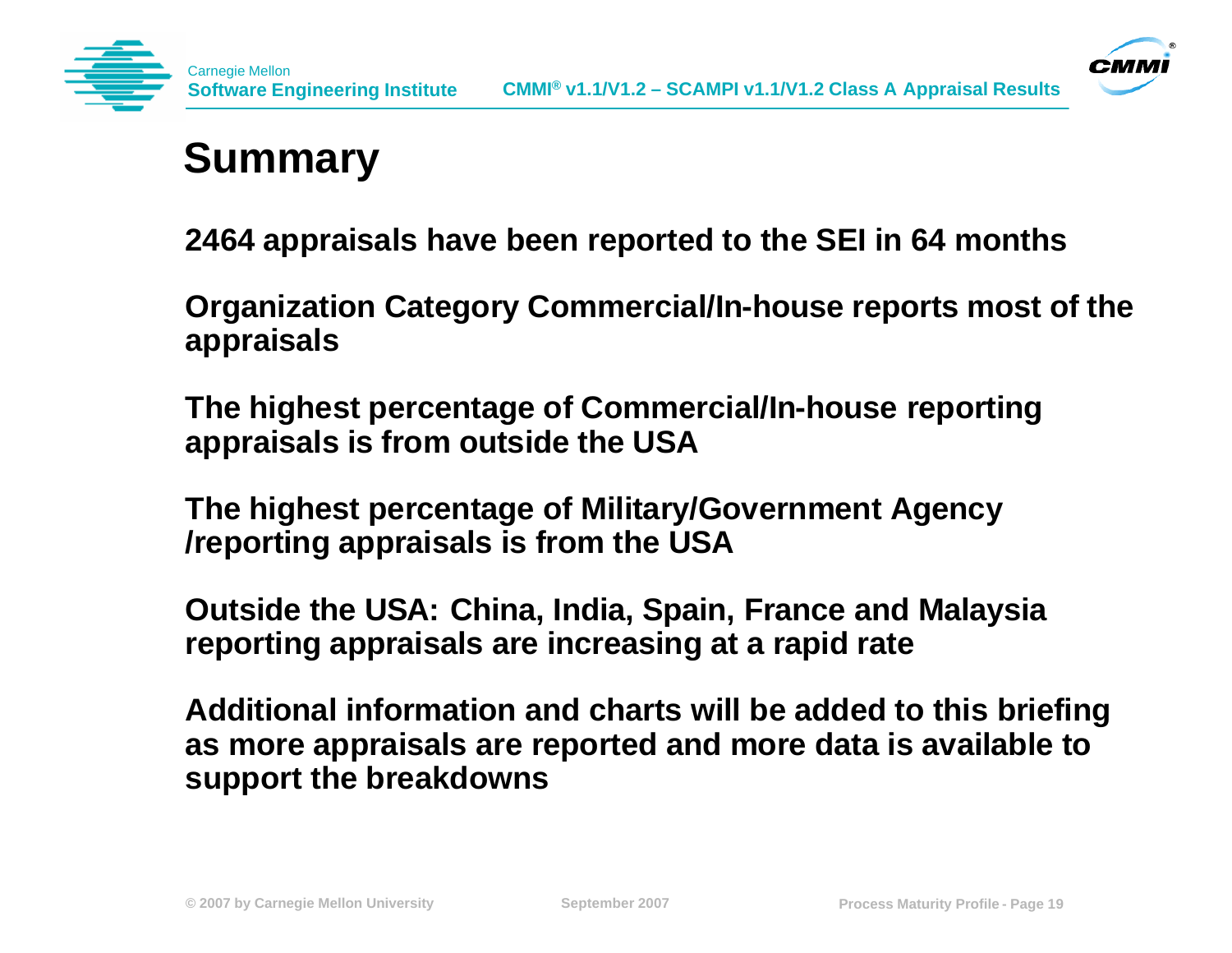



## **Terms Used in this Report**

- **Company** Parent of the appraised entity A company can be a commercial or non-commercial firm, for-profit or not for-profit business, a research and development unit, a higher education unit, a government agency, or branch of service, etc.
- **Organization** a.k.a. Appraised entity

The organization unit to which the appraisal results apply. An appraised entity can be the entire company, a selected business unit, units supporting a particular product line or service, etc.

**Non-USA** - Appraised entity whose geographic location is not within the United States. The parent of the appraised entity may or may not be based within the United States.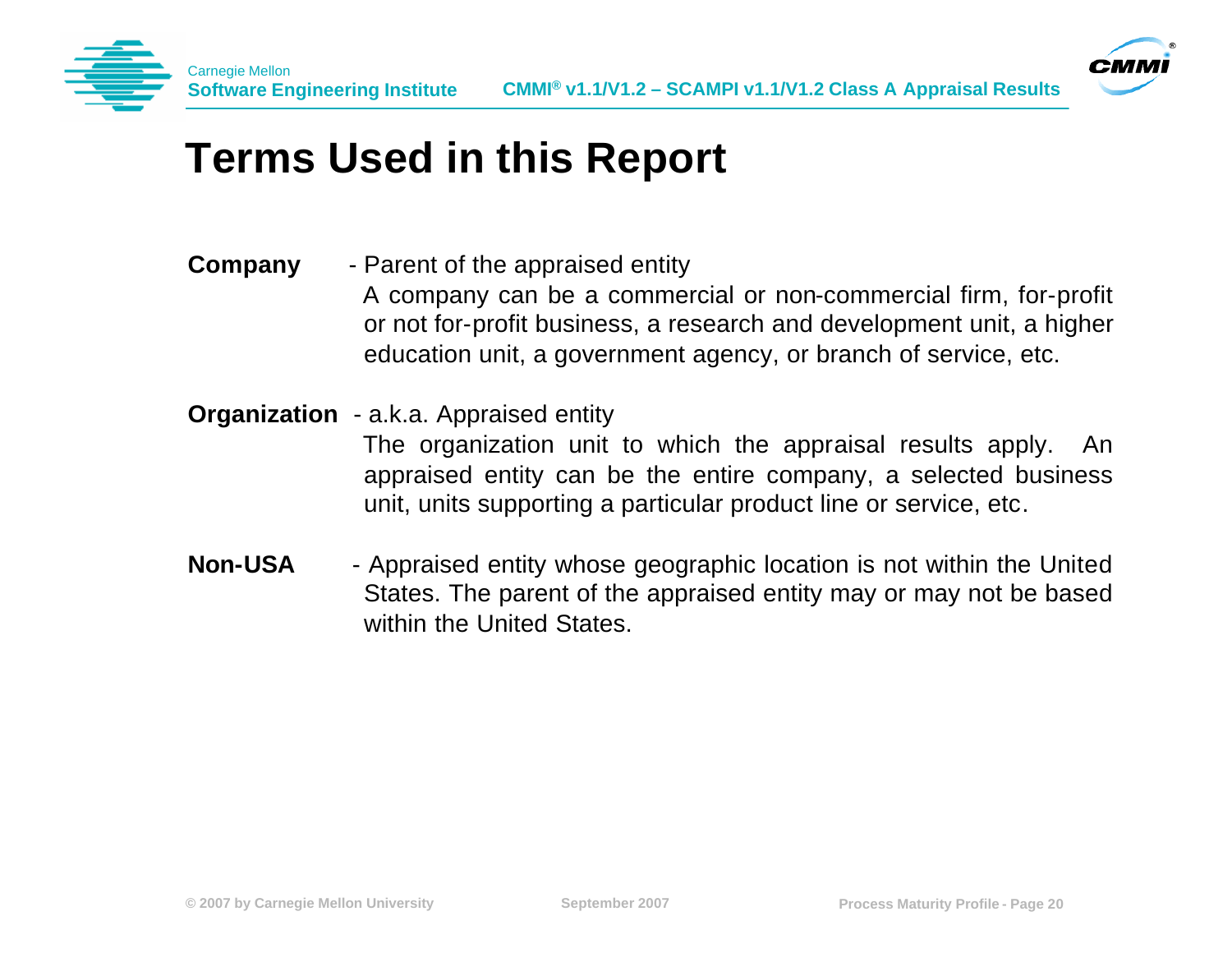



# **Report your Appraisal Results to the SEI**

**The briefing is only possible due to the cooperation of organizations and individuals sending in their appraisal results to the SEI**

**In order to provide this information and service in the future, it will depend on this continued cooperation**

**Please visit:**

**http://www.sei.cmu.edu/appraisal-program/profile/index.html**

**for forms, information, and instructions on how to report appraisals to the SEI**